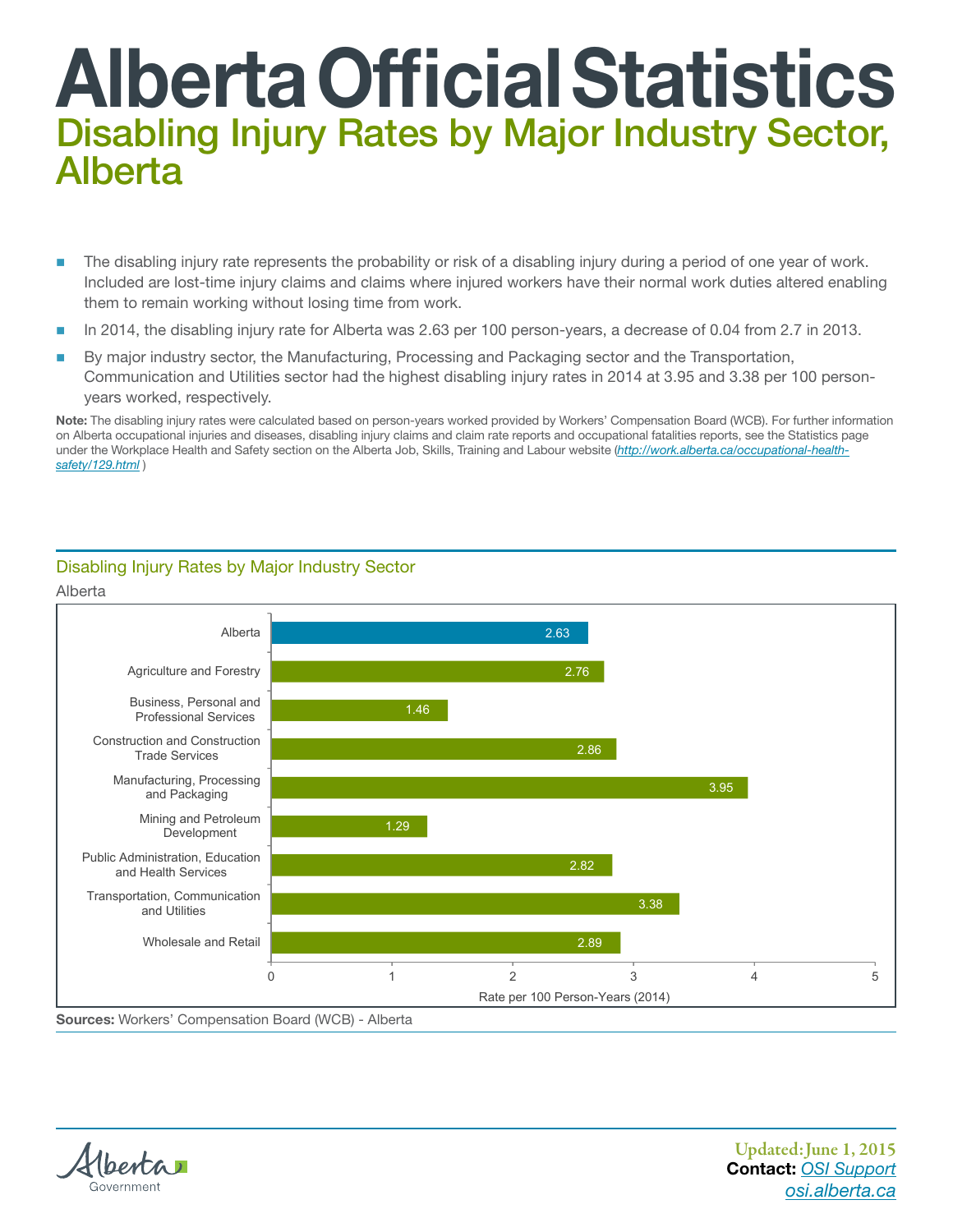| <b>Title</b>                                       | Disabling Injury Rates by Major Industry Sector, Alberta                                                                                                                                                                                                                                                                                                                                            |  |
|----------------------------------------------------|-----------------------------------------------------------------------------------------------------------------------------------------------------------------------------------------------------------------------------------------------------------------------------------------------------------------------------------------------------------------------------------------------------|--|
| <b>Alternative Title</b>                           |                                                                                                                                                                                                                                                                                                                                                                                                     |  |
| <b>Creator</b>                                     | Jobs, Skills, Training and Labour                                                                                                                                                                                                                                                                                                                                                                   |  |
| <b>Category</b>                                    | Health, Labour                                                                                                                                                                                                                                                                                                                                                                                      |  |
| <b>Abstract</b>                                    | This Alberta Official Statistic describes disabling injury rates by major industry sectors for<br>2014 in Alberta's workplaces.                                                                                                                                                                                                                                                                     |  |
| <b>Full Description</b>                            | This Alberta Official Statistic describes disabling injury rates by major industry sectors for<br>2014 in Alberta's workplaces. More specifically, disabling injury rate represents the number of<br>disabling injuries within a population during a one-year period of work.                                                                                                                       |  |
| <b>Time Coverage</b><br>YYYY-MM-DD -<br>YYYY-MM-DD | 2010-01-01 to 2014-12-31                                                                                                                                                                                                                                                                                                                                                                            |  |
| <b>Spatial Coverage</b>                            | Alberta                                                                                                                                                                                                                                                                                                                                                                                             |  |
| <b>Data Source</b>                                 | Workers' Compensation Board (WCB) - Alberta administrative data                                                                                                                                                                                                                                                                                                                                     |  |
| <b>Risk Considerations</b>                         |                                                                                                                                                                                                                                                                                                                                                                                                     |  |
| <b>Usage</b><br><b>Considerations</b>              | Information presented in this Alberta Official Statistic is based on workplace incidents that<br>occurred during 2014 and were identified as lost-time or modified work claims by Alberta<br>Workers' Compensation Board (WCB) as of March 31, 2015.                                                                                                                                                |  |
|                                                    | This Alberta Official Statistic focuses on all industry activity in Alberta covered by the WCB<br>and by the provincial legislation for occupational health and safety.                                                                                                                                                                                                                             |  |
|                                                    | <b>Exclusions</b>                                                                                                                                                                                                                                                                                                                                                                                   |  |
|                                                    | Most industry sectors are included with notable exceptions related to the Government of<br>Canada.                                                                                                                                                                                                                                                                                                  |  |
|                                                    | A workplace lost-time claim (LTC) is a claim for an occupational injury or disease that<br>causes the worker to have time away from work beyond the day of injury. Included are claims<br>receiving reimbursement of full or partial lost wages due to occupational illness or injury, or<br>payment for permanent loss of function.                                                                |  |
|                                                    | <b>Disabling injury</b> (DI) claims combine both the lost-time and modified work concepts to<br>produce an overall figure where an occupational injury or disease disables the worker causing<br>either time lost from work or for their normal work duties to be modified.                                                                                                                         |  |
|                                                    | Person-years worked are estimates provided by WCB. One person-year is equivalent to<br>one full-time worker working for one year, and can be assumed to equal 2,000 hours worked.                                                                                                                                                                                                                   |  |
|                                                    | Alberta Job, Skills, Training and Labour injury rates are slightly different from WCB's annual<br>report because:                                                                                                                                                                                                                                                                                   |  |
|                                                    | Alberta Job, Skills, Training and Labour statistics are based on incidents that occurred<br>o.<br>during 2014 and were identified as lost-time or modified claims by WCB by March 31 of<br>the following year. WCB data is based on data counts for 2014 and includes an estimate<br>to account for late reporting and appeals being resolved (effectively an accrual).                             |  |
|                                                    | WCB statistics include identified claims covered by the Workers' Compensation Board<br>o.<br>Act. Statistics released by Job, Skills, Training and Labour include major industries<br>covered by the Occupational Health and Safety Act. Industries under the federal<br>government jurisdiction, e.g., trucking, railway, etc. are excluded from the Job, Skills,<br>Training and Labour analysis. |  |